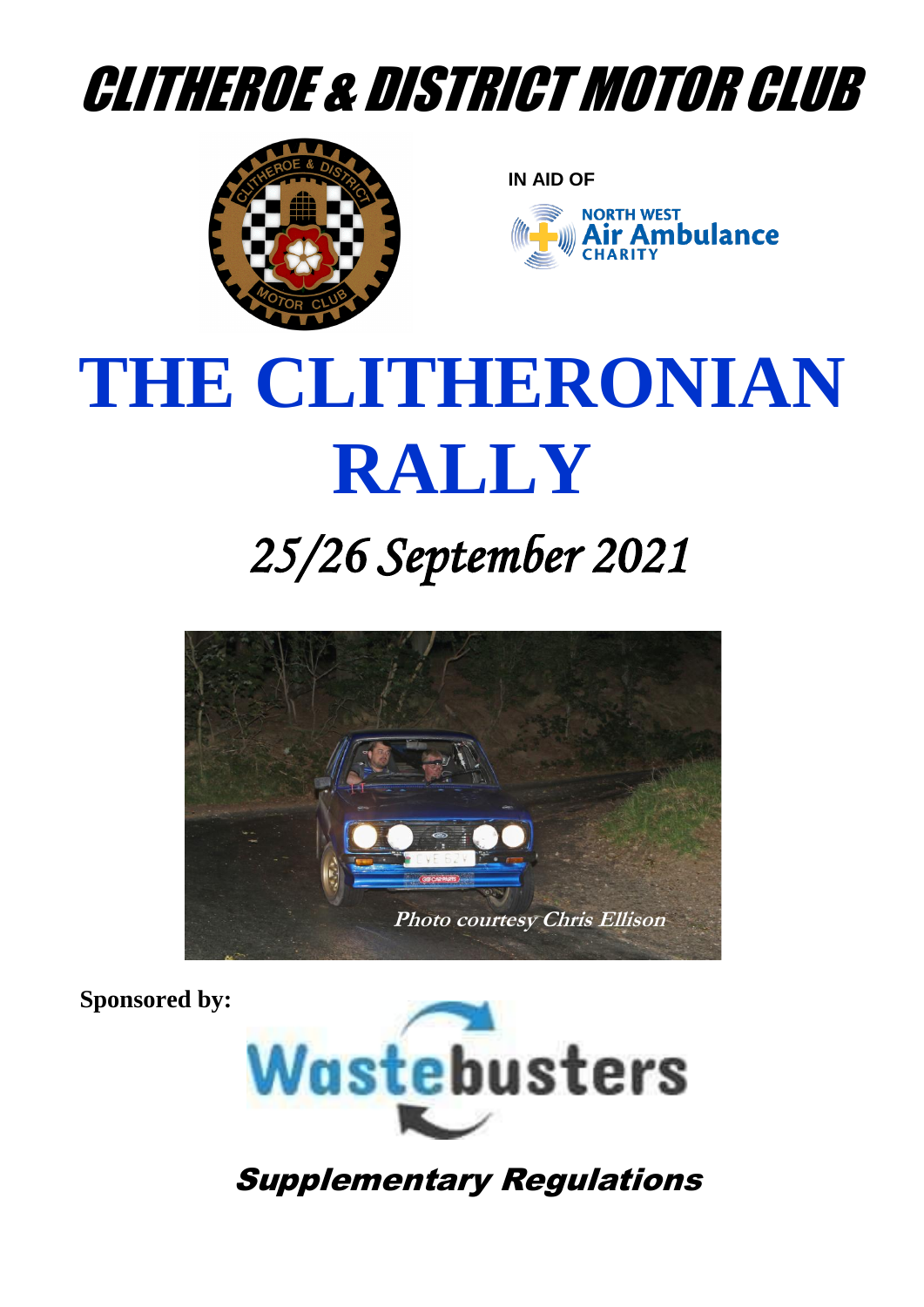#### **The Clitheronian Rally 2021 - Foreword**

Welcome back to the Clitheronian Rally in its 14th year of running with the current organising team after an enforced year off .

This year the event is again being run under an Interclub Road Rally permit, with straightforward navigation in the form of six figure grid references with ample time to plot. As ever, we aim to provide you with some no-nonsense rallying on great roads. This year the start is once again Blackburn services using maps 97, 98, 102 and 103 over approximately 140 miles of classic, 100% tarmac roads that will be familiar to many competitors, but still challenging nonetheless.

The club has again chosen to support the North West Air Ambulance Charity through the running of the event. £5 from every entry will be donated directly to the charity with the opportunity to add to this amount on the entry form. There will also be a collection at signing on; please give generously either way. We're sure you will all agree that this is a cause worthy of our support and one that we all hope we will never need to use.

We look forward to presenting all classes of competitor with a great night's motor sport. Enjoy!

Previous Winners:

| 2007 - Steve Retchless / Iain Tullie   | Ford Escort RS2000    |
|----------------------------------------|-----------------------|
| 2008 - Myles Gleave / Steve Coombes    | Peugeot 205           |
| 2009 - Simon Harrison / Paul Bosdet    | Subaru Impreza        |
| 2010 - John Bloxham / Nick Bloxham     | Peugeot 106           |
| 2011 - Andy Smith / Ali Proctor        | Ford Escort           |
| 2012 - John Leckie / Nick Bloxham      | Proton Coupe          |
| 2013 - Jonty Bloxham / Nick Bloxham    | Peugeot 106           |
| 2014 - Martin Lloyd / Rob Lloyd        | <b>BMW</b> Compact Ti |
| 2015 – Dan Willan / Martyn Taylor      | Proton Satria         |
| 2016 – Richard Hemmingway / Sam Collis | Proton Satria         |
| 2017 – Myles Gleave / James Chaplin    | Peugeot 205           |
| 2018 – Dan Sedgewick / Sam Ambler      | Peugeot 106           |
| 2019 – Ben Briant/Gary Evans           | Ford Escort           |
| $2020 - \text{Covid-19}$               |                       |

We would like to thank our new sponsor, John Gribbins and his company Wastebusters for his valued support.

We wish all competitors and marshals an enjoyable and safe nights motor sport.

Paul Buckel – Clerk of Course

#### **This is not a spectator event - NO information will be give to spectators**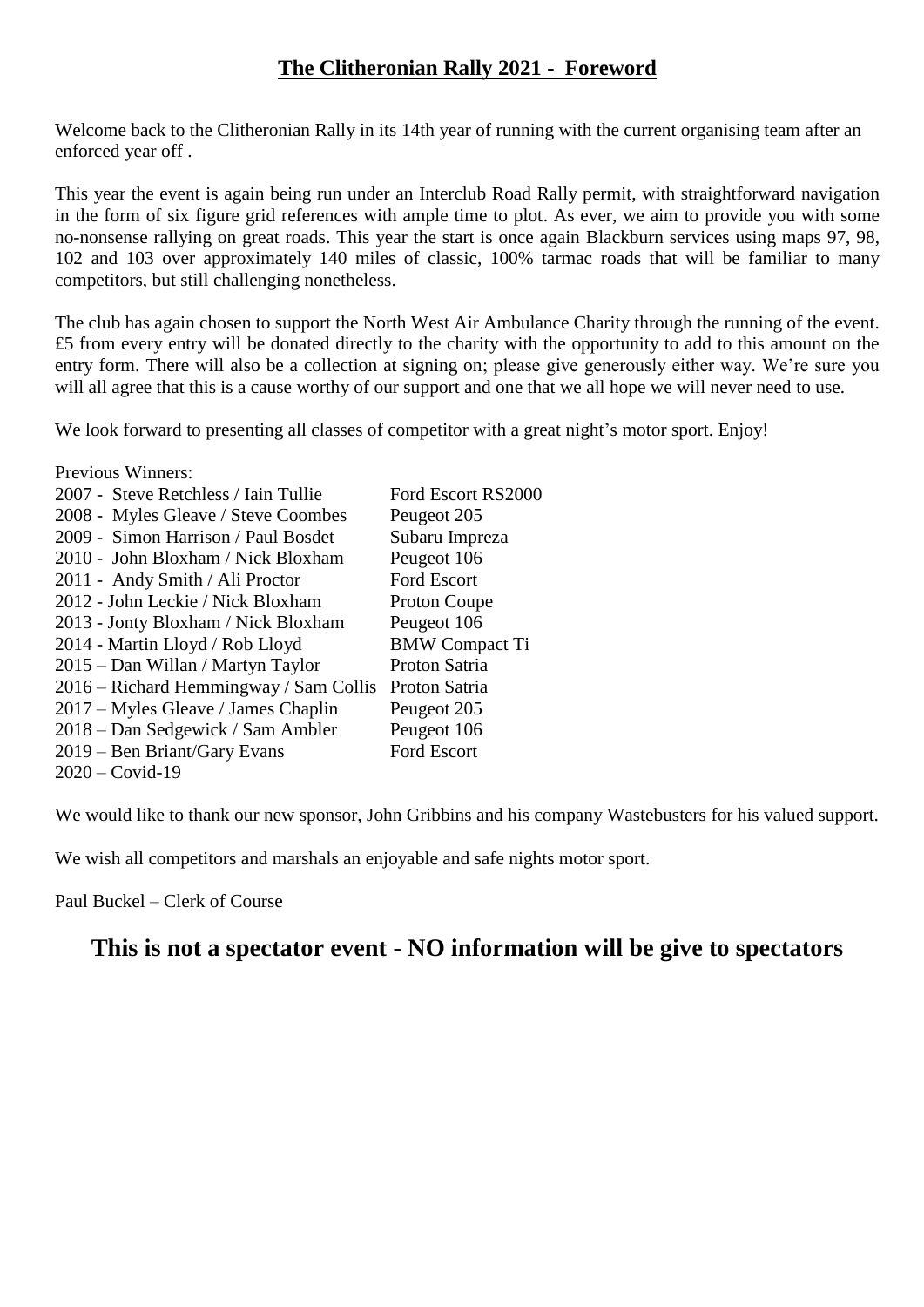#### **The Clitheronian Rally 2021**

#### **Acknowledgements**

The organisers would like to thank the following for their support, without which the event would be difficult, if not impossible to run:-

- John Gribbins and Wastebusters (main sponsor)
- Pierce CA Limited (admin support) [www.pierce.co.uk](http://www.pierce.co.uk/)
- Marshals & Officials
- Motor Sport UK Authorisation
- Lancashire, and Yorkshire Constabularies
- RLO's for Lancashire, and Yorkshire
- Blackburn Services M65 (start venue)
- Oakenhurst Farm Brewers Fayre (finish venue)
- All residents along route
- And you the Competitors

# WASTEBUSTERS

### RELIABLE WASTE DISPOSAL

Need to Clear your Home or Office from General Waste?

We cover Blackburn, Accrington, Burnley, Colne, Nelson and surrounding areas.

Our experienced team wants to hear from you

We will take care of all the messy work so you don't have to

### [07528 896869](https://www.google.co.uk/search?q=wastebusters+blackburn&sxsrf=ALeKk02yxRSPzOnOw6_EJLKpscGpB4IdZw%3A1616346958344&source=hp&ei=Tn9XYL6zEp3QgweFy6fIDA&iflsig=AINFCbYAAAAAYFeNXtlzgTgdzknpgNWFDvQWplqtcIZL&gs_ssp=eJzj4tVP1zc0TDMwSSlKz6syYLRSNagwsTBPskw1S0xKTkpNtDQ0tjKoMEpMSzM1sDBPNTY1sDQ0NPQSK08sLklNKgUSRcUKSTmJydlJpUV5AIUEGGg&oq=wASTEBUSTERS&gs_lcp=Cgdnd3Mtd2l6EAEYATICCAAyCAguEMcBEK8BMgIIADIICC4QxwEQrwEyAggAMggILhDHARCvATIICC4QxwEQrwEyCAguEMcBEK8BMggILhDHARCvATICCAA6BAgjECc6CAgAELEDEIMBOg4ILhCxAxCDARDHARCjAjoICC4QsQMQgwE6BQgAELEDOgsILhCxAxDHARCjAjoFCC4QsQM6AgguOggIABCxAxDJAzoFCAAQkgM6BAgAEAo6BAguEApQvA1YhD1gilJoAHAAeACAAWyIAeAIkgEDNy41mAEAoAEBqgEHZ3dzLXdpeg&sclient=gws-wiz)

### <https://wastebustersblackburn.co.uk/>

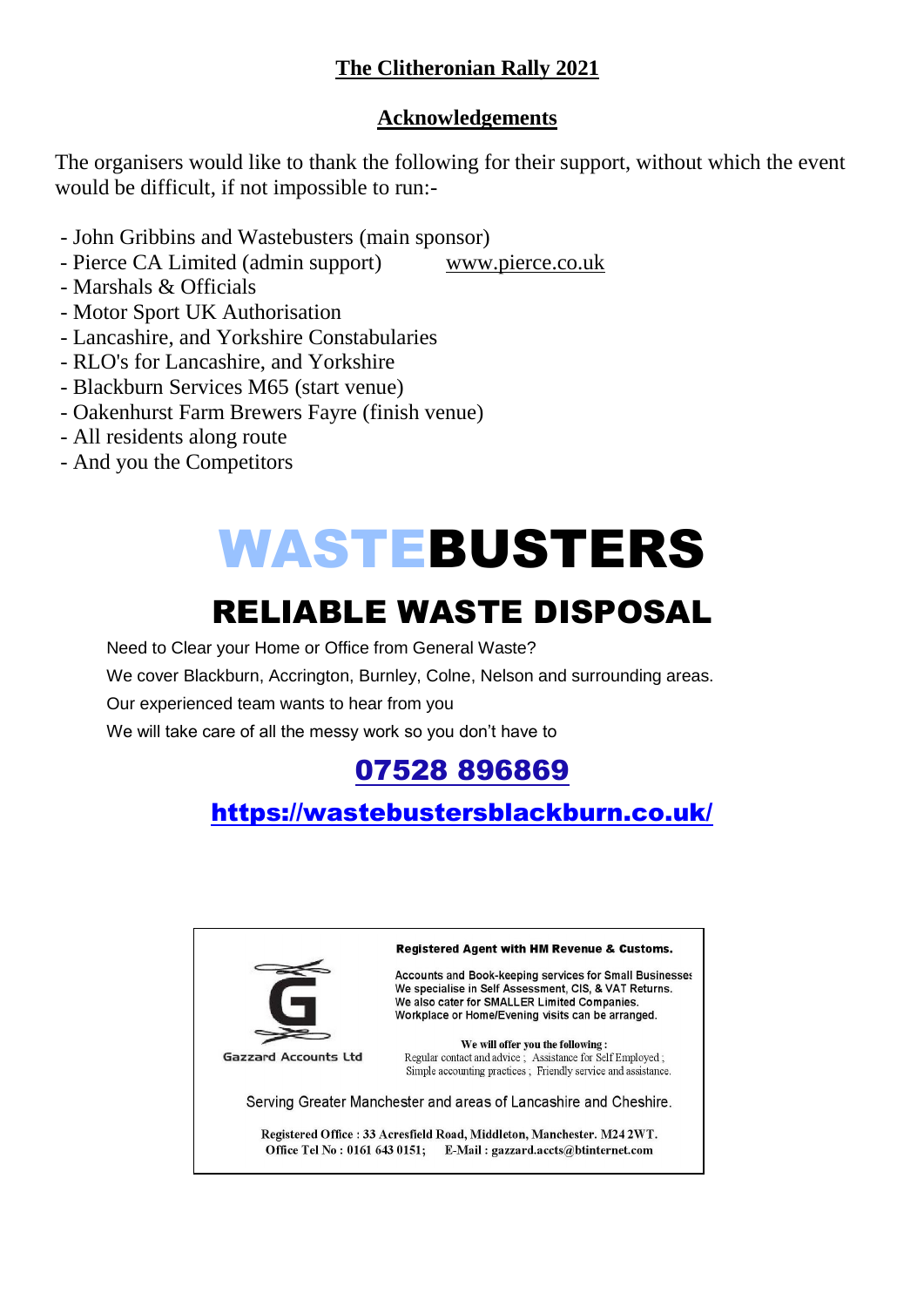



**The Association of Northern Car Clubs** 





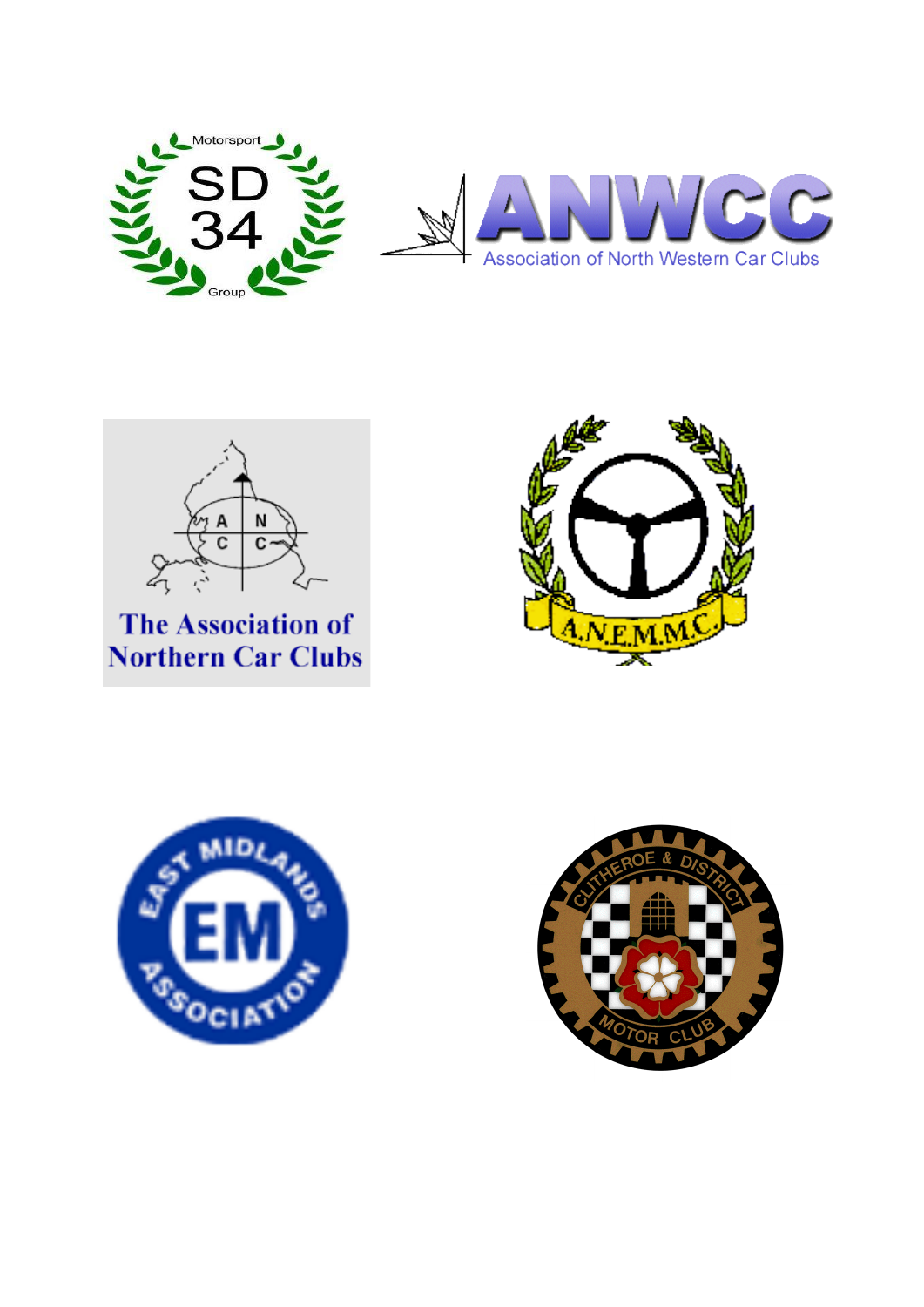#### **SUPPLEMENTARY REGULATIONS**

#### **1 Announcement**

Clitheroe & District Motor Club will organise RS Interclub Road Rally on Saturday/Sunday 25/26 September 2021, starting at M65 Motorway Services, Junction 4, Blackburn and finishing at Brewers Fayre, Oakenhurst Farm, Riversway Drive, Lower Darwen (just across the motorway from the start venue).

#### **2 Jurisdiction**

The meeting will be held under the General Regulations of the Motorsport UK (MSUK) (incorporating the provisions of the International Sporting Code of the FIA) these Supplementary Regulations and any written instructions that the organising club may issue for the event.

These Supplementary Regulations are to be read in conjunction with the General Regulations of MSUK (MSUK Blue Book).

#### **3 Authorisation**

MSUK Permit has been issued as follows:

RS Interclub, Rally – Road Timed : permit no. 119800

Authorisation of a motoring event to take place on the public highway will be displayed on the official notice board at the start of the event.

#### **4 Eligibility**

The event is open to all fully elected members of Clitheroe & District Motor Club and Member Clubs of ANCC; ANWCC, ANEMMC, EMAMC and SD34 MSG.

All drivers and navigators must be fully paid up members of Clubs affiliated to an association as noted above and must hold a valid MSUK Competitions Licence.

#### **5 Championships**

The event is a round of the following Championships: ANWCC Road Rally, ANWCC Allrounders, ANWCC Historic Championship, ANEMMC Road Rally SD34MSG Road Rally and Interclub League and Individual Championships, EMAMC Road Rally

#### **6 Programme**

Mechanical and Environmental Scrutineering opens at 19:00 and closes at 21:15. **Signing on will be done electronically using the rallies.info system during the week leading up to the event. There will be no signing-on at the start venue**. Competitors will collect their documentation packs in the services following successful progress through scrutineering. There will be a drivers briefing at 21:30. Car 0 will leave MTC 0 at 22:00.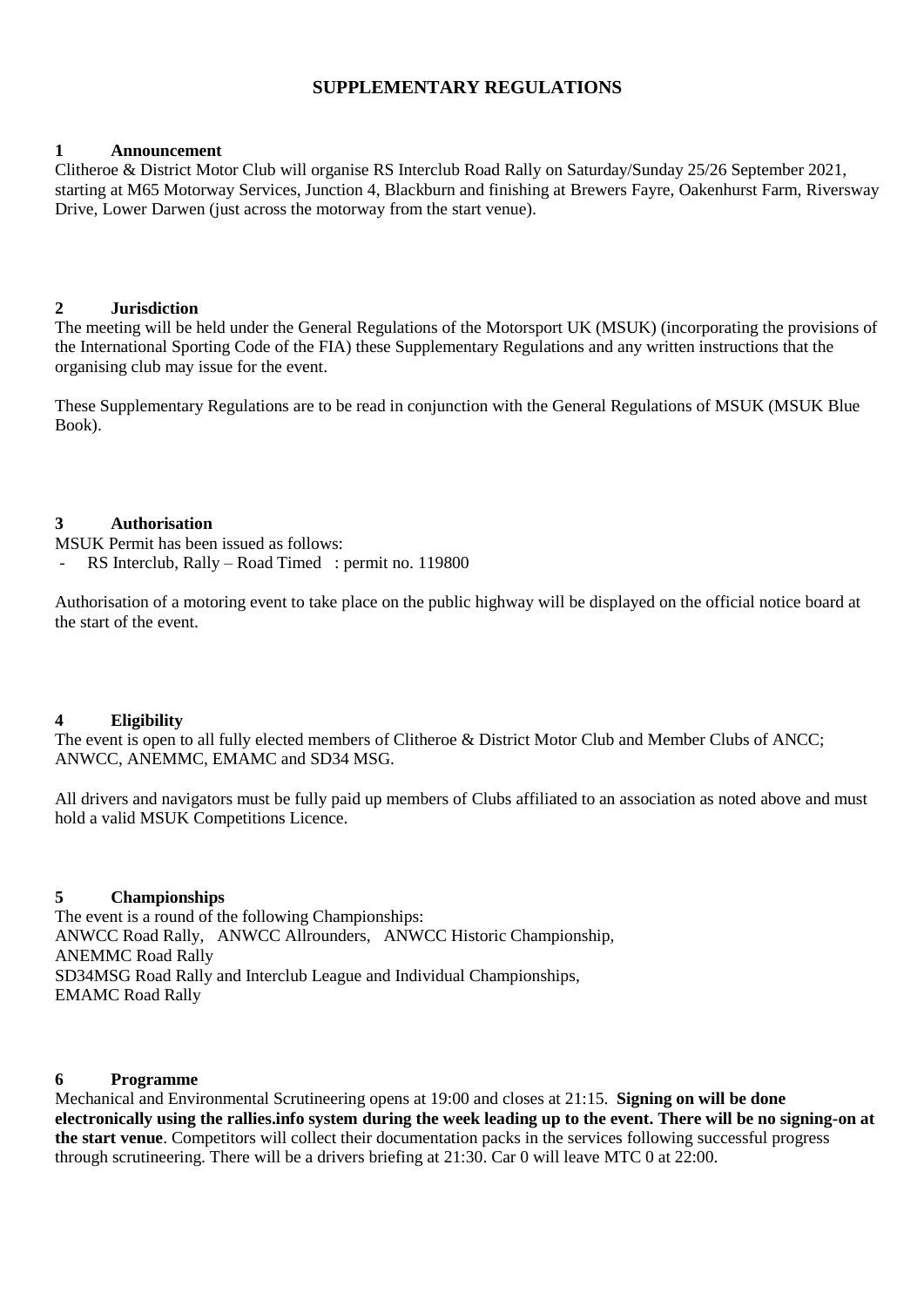#### 7 **Route**

The route will comprise of approximately a total of 140 miles with at least one petrol halt after approximately 66 miles including a run-out and run back**.** Cars will start at 1 minute intervals. The route has been defined using the Ordnance Survey 1:50,000 Landranger series. The following maps will be required of which the latest editions are:

- Number 97 edition Mar 2017 (revised Mar 2017)
- Number 98 edition Dec 2016 (revised Dec 2016)
- Number 102 edition Feb 2021 (revised Feb 2021)
- Number 103 edition Feb 2016

Entrants will be supplied with time cards, NAM diagrams and the location of quiet sections and black spots at the start. Remaining route information will be provided at MTC 0 consistent with R9.1. These documents will provide all the information necessary to enable competitors to comply with R14. The entire route will be denoted by six figure map references plotted using a Basic Roamer.

All organiser mileages and times will be deemed correct and not subject to protest.

The final instructions and any notice displayed at the start or en-route bearing an official's signature will have the same authority as these SR's. Should controversy arise over a section, the organisers reserve the right of Force Majeure, etc to cancel the section should it be deemed fairer to do so.

#### **8 Classes**

The event will consist of four classes as follows:

#### MASTER

Any crew in which either member has won at least one RS Interclub or National B road or navigational rally

#### EXPERT

Any crew in which either member who has achieved three or more top ten finishes in RS Interclub or National B road or navigational rallies

#### SEMI-EXPERT

Competitors not eligible for Master, Expert or Novice Class

#### NOVICE

Crews in which no member has won any award other than team, marque or finishers in a rally run under MSUK Regulations.

Classes will be run in the above order and will be seeded in accordance with information supplied with the entry.

#### **9 Technical Regulations**

All vehicles must comply with the current MSUK Technical Regulations J and R18 in addition to having a valid road fund licence, MOT and the driver must have valid insurance for use on the public highway.

Additionally, all competitors should comply with the following:

- (i) Red reflective warning triangles MUST be carried.
- (ii) Maximum noise levels as per R18.3.3. The specific method of noise test, be it the 0.5m or 2.0m test, will be determined by the environmental scrutineer at the start of testing dependent upon the location and prevailing conditions and will be the same for all competitors.
- (iii) All seats must be securely mounted, with front seats having an effective lock mechanism to prevent them from tipping forward and with backrest movement securely restrained. Spare wheels, tools, batteries, etc must be securely restrained.
- (iv) Competitors are strongly recommended to carry a first aid kit.
- (v) Tyres must comply with Construction & Use Regulations and MUST have a MINIMUM of 1.6mm tread depth.
- (vi) No external navigation/marshal lights.
- (vii) Reversing lights must comply with Road Traffic Acts.
- (viii) Adverts on vehicles limited to event sponsors decals and rally plates as supplied by the organisers.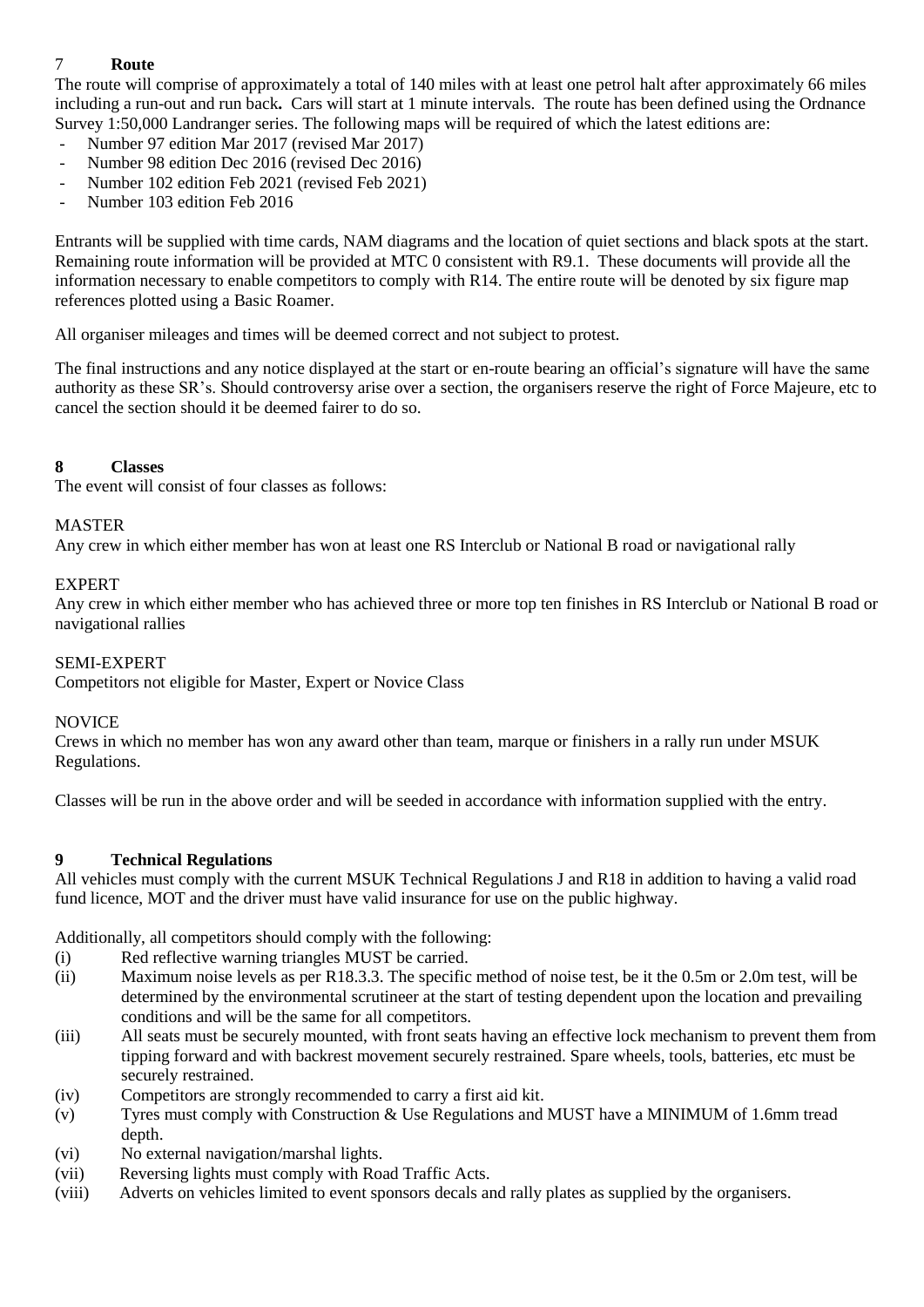#### **9 Technical Regulations (continued)**

- (ix) Intercoms and radio transmitters (CB etc) are not allowed. Mobile phones may be carried, but only used in an emergency and in compliance with the relevant RTA (GR R7.2.3)
- (x) Spare fuel may only be carried in competing vehicles if carried in an appropriate container (1 in number only) and if securely fastened
- (xi) Bodywork shall comply with GR R18
- (xii) All competitors are requested to carry a spill kit.
- (xiii) An SOS/OK board must be carried.

All other General Regulations of MSUK apply as written EXCEPT:

GR H35.1.4 is amended by ASR 8.

GR R11 - Controls will open 20 minutes before first car is due and close 30 minutes after last car is due. **MTC at Finish will have 45 Minutes maximum lateness**.

#### **10 Identification**

Competitors will be identified by self-adhesive rally plates to be affixed to the rear of the car and just below or in the rear near side window. These will be provided by the organisers.

#### **11 Awards**

Awards will be presented to drivers and navigators as follows:

| a)            | The winning crew                          | 2 x awards  |
|---------------|-------------------------------------------|-------------|
| b)            | The runner-up crew                        | 2 x awards  |
| $\mathbf{c})$ | The winning Master crew                   | 2 x awards  |
|               | (Excluding overall named winners)         |             |
| $\rm d$       | The winning Expert crew                   | 2 x awards  |
|               | (Excluding overall named winners)         |             |
| e)            | The winning Semi-expert crew              | 2 x awards  |
|               | (Excluding overall named winners)         |             |
| f)            | The winning Novice crew                   | 2 x awards  |
|               | (Excluding overall named winners)         |             |
| g)            | $2nd$ in each Class                       | 2 x awards, |
|               | Subject to 10 entries in class            |             |
| h)            | Top CDMC crew not winning any other award | 2 x awards  |
|               |                                           |             |

#### **12 Entries**

Entries open on Monday 23 August 2021 at 19:00 and close finally on 20 September 2021. (Late entries may be accepted subject to space) The entry fee is **£85.00** including two free breakfasts at the finish. **All marshals attending the finish will also receive a free breakfast.**

Entries may only be submitted online at <https://www.rallies.info/webentry/2021/clitheronian> however entries will not be accepted until full payment of the entry fee is received. Links to online entries can also be found at [www.clitheroedmc.co.uk.](http://www.clitheroedmc.co.uk/)

Payment may be made by card, bank transfer or cheque. Please make all cheques payable to "The Clitheronian Rally" and send to the entries secretary:

Katie Woodcock c/o 112 Southwood Drive Baxenden Accrington Lancashire BB5 2TU Phone: 07425 879024 e-mail: [katiewoodcockrally@gmail.com](mailto:katiewoodcockrally@gmail.com)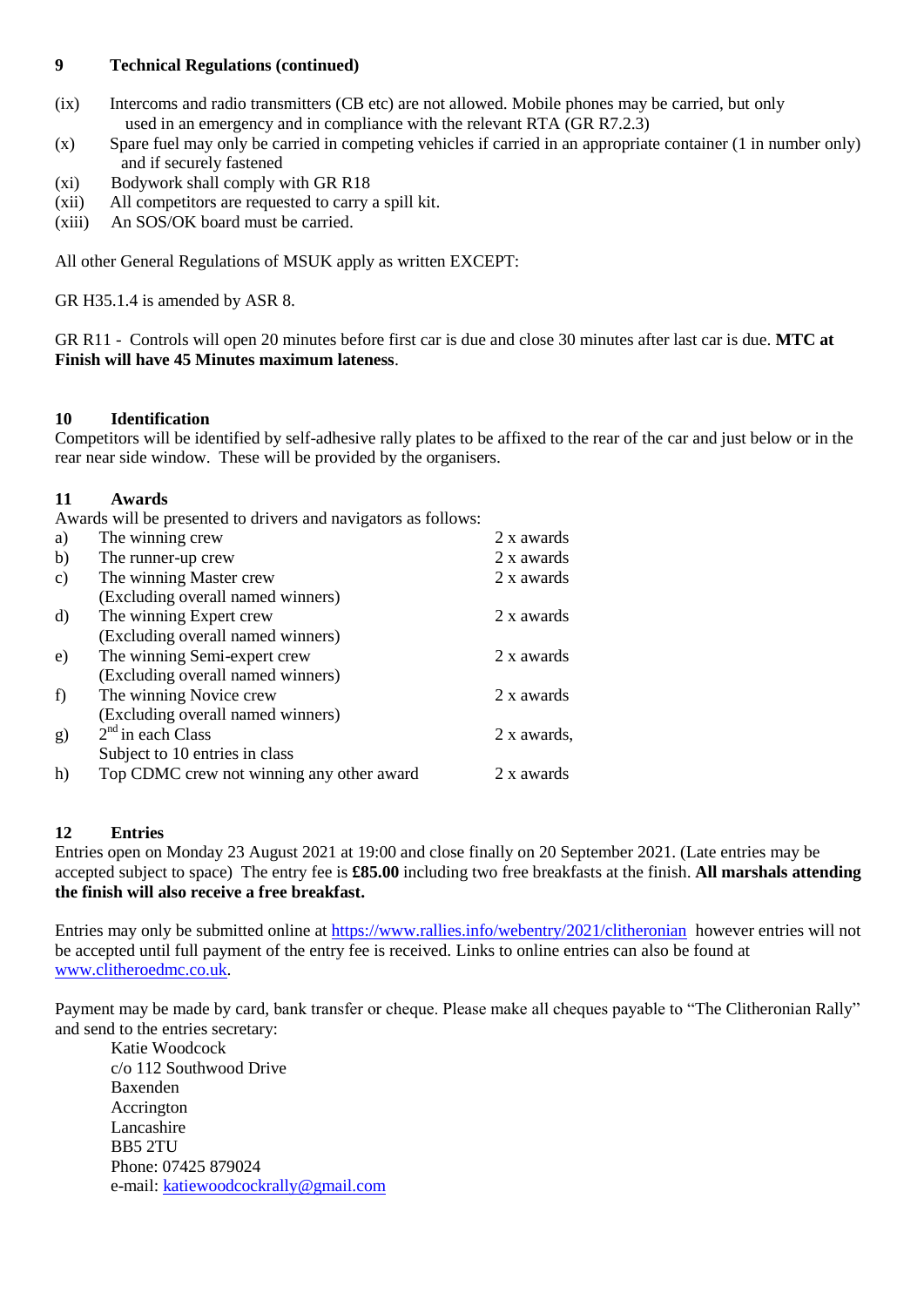The maximum entry for the meeting is 55. Entries will be selected in order of acceptance.

The minimum is 20 entries. The minimum for each class is 5.

Should the above minimum figures not be reached, the organisers reserve the right to either cancel the meeting or amalgamate classes as necessary. If the minimum number of entries has not been reached two weeks prior to the event, the organising team reserve the right to cancel the event.

Should an entrant wish to cancel their entry, the entry fee will be refunded in full if written cancellation of entry is made by Friday 17 September 2021. Refunds in respect of entries cancelled after this date will be at the discretion of the organisers after deduction of an administration fee. (Rally accidents or illness - full refund)

#### **All documentation will be posted on the event website at** [www.clitheroedmc.co.uk](http://www.clitheroedmc.co.uk/)**. If entrants wish to receive entry acknowledgement, final instructions or results by post, please send the appropriate number of stamped, self addressed envelopes to the entries secretary.**

Final instructions will be posted on the above website by 22 September 2021. Competitors who have not been able access or received their final instructions by 23 September 2021 should contact the Entries Secretary, Katie Woodcock by telephone on 07425 879024 or by e-mail to [katiewoodcockrally@gmail.com.](mailto:katiewoodcockrally@gmail.com)

The Final Instructions will include:

- a) an entry list as at 22 September 2021
- b) instructions for reporting to scrutineering and
- c) further information on availability of fuel and refreshments.
- d) notification of any officials not named in these Supplementary Regulations

#### **13 Officials**

Other officials are:

Entries Secretary Katie Woodcock c/o 112 Southwood Drive Baxenden Accrington Lancashire BB5 2TU Phone: 07425 879024 e-mail: [katiewoodcockrally@gmail.com](mailto:katiewoodcockrally@gmail.com)

Driving Standards Observers tba

| OUICI OITICIAIS AIC.<br>Club Stewards | Mark Ellison<br>Mark Quayle |                                                 |
|---------------------------------------|-----------------------------|-------------------------------------------------|
| Clerk of the Course                   | Paul Buckel                 | cofc@clitheronian.co.uk<br>01254 720988         |
| Secretary of the Meeting              | <b>Steve Butler</b>         | secretary@clitheronian.co.uk<br>01254 389059    |
| <b>Chief Marshal</b>                  | Maurice Ellison             | chiefmarshal@clitheronian.co.uk<br>07788 723721 |
| <b>Chief Scrutineer</b>               | Chris Woodcock              | pdschris@aol.com<br>07973 830695                |
| <b>Environmental Scrutineer</b>       | Heidi Woodcock              |                                                 |
| <b>Chief Timekeeper</b>               | Dave Barratt                |                                                 |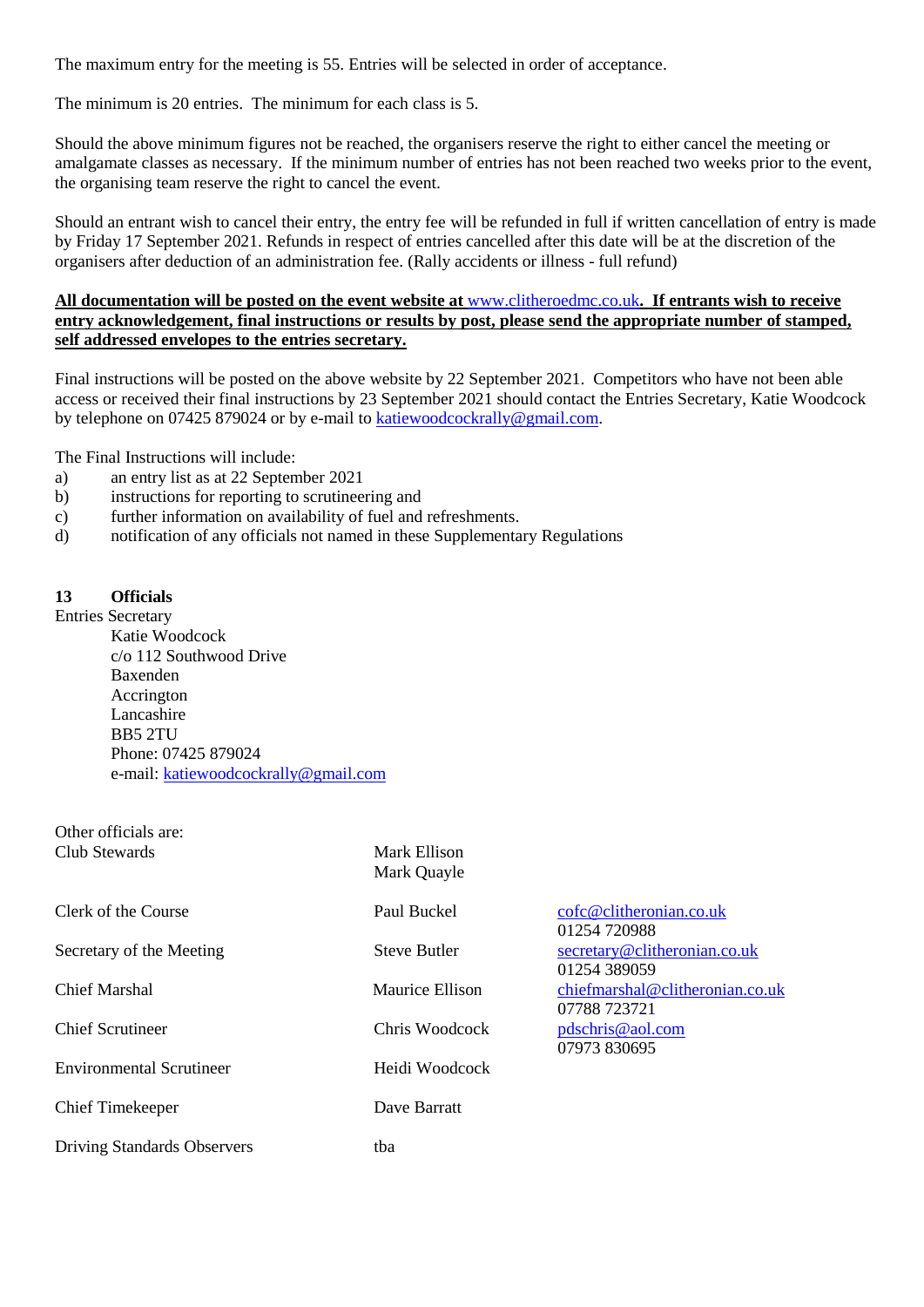#### **14 Queries**

Any queries concerning the event may be addressed to: Paul Buckel, Clerk of Course, or Steve Butler, Secretary of the event via email or telephone: Paul Buckel [cofc@clitheronian.co.uk](mailto:cofc@clitheronian.co.uk) 01254 720988 Steve Butler [secretary@clitheronian.co.uk](mailto:secretary@clitheronian.co.uk)

01254 389059

#### **15 Results**

Competitors' time and code board penalties will be available live on the rallies.info website as they are processed and will be declared provisional when all times and penalties have been processed. Final results will also be posted online at [www.clitheroedmc.co.uk](http://www.clitheroedmc.co.uk/) and at [www.anwcc.co.uk.](http://www.anwcc.co.uk/) Any competitor wishing to receive results by post must provide a stamped self addressed envelope.

#### **16 Protests**

Any protests must be logged in accordance with GR C5.

#### **17 Penalties / Marking**

Marking will be as follows:

#### **A Disqualification for:**

- 1. Failing to stop before entering a road protected by a Give Way or Stop sign or at a junction where a "GW" has been specified in the route instructions (GR R9.1.3).
- 2. Excessive noise, if notice of penalty given by a Judge of Fact or Environmental Scrutineer.
- 3. Proceeding with a damaged exhaust system (GR R24.10.1).
- 4. Receiving assistance contrary to GR R7.2.4 (No Service Cars).
- 5. Excessive speed or negligent driving as assessed by a Judge of Fact (GR R24.10).
- 6. Conviction for a driving offence during the event or notice of an intention to prosecute for an alleged driving offence.
- 7. Not reporting at a Specified Time Control where maximum lateness can be extended (GR R12.6.1(c)).
- 8. Not reporting to start, compulsory noise checks or finish within maximum permitted lateness.
- 9. Failure to complete and submit a damage declaration at the end of the event. (Retiring competitors should submit this form to the Secretary of the Meeting within 72 hours of the event. Failure to return this form may be penalised by a fine of up to  $\text{\pounds}100$ ) (GR R15.1.2 & R15.1.3).
- 10. Entering a Black Spot or passing a "NO" or "No Entry" board, altering the time card, giving information to spectators, receiving any information prior to the start that has not been issued by the organisers to all competitors.
- 11. A second offence under items marked \* below.

#### **B 1 Fail for:**

- 1. Not complying with a requirement of the Road Book or Route Card
- 2. Not complying with a reasonable instruction by an Official, provided warning is given that the penalty will be applied.
- 3. \*Arrival before due time at the end of a Neutral Section.
- 4. \*Breach of a statutory requirement concerning the driving of a motor vehicle.
- 5. \*Breach of GR R12.7 ( $\frac{3}{4}$  rule) (also see SR 18 (iv) below)
- 6. \*Breach of Technical Regulations concerning lights, or of Construction & Use of Lighting or Vehicle Regulations.
- 7. Missed Time Control, or wrong direction of approach or departure to or from a Control, or exceeding maximum total lateness.
- 8. Missed Secret Check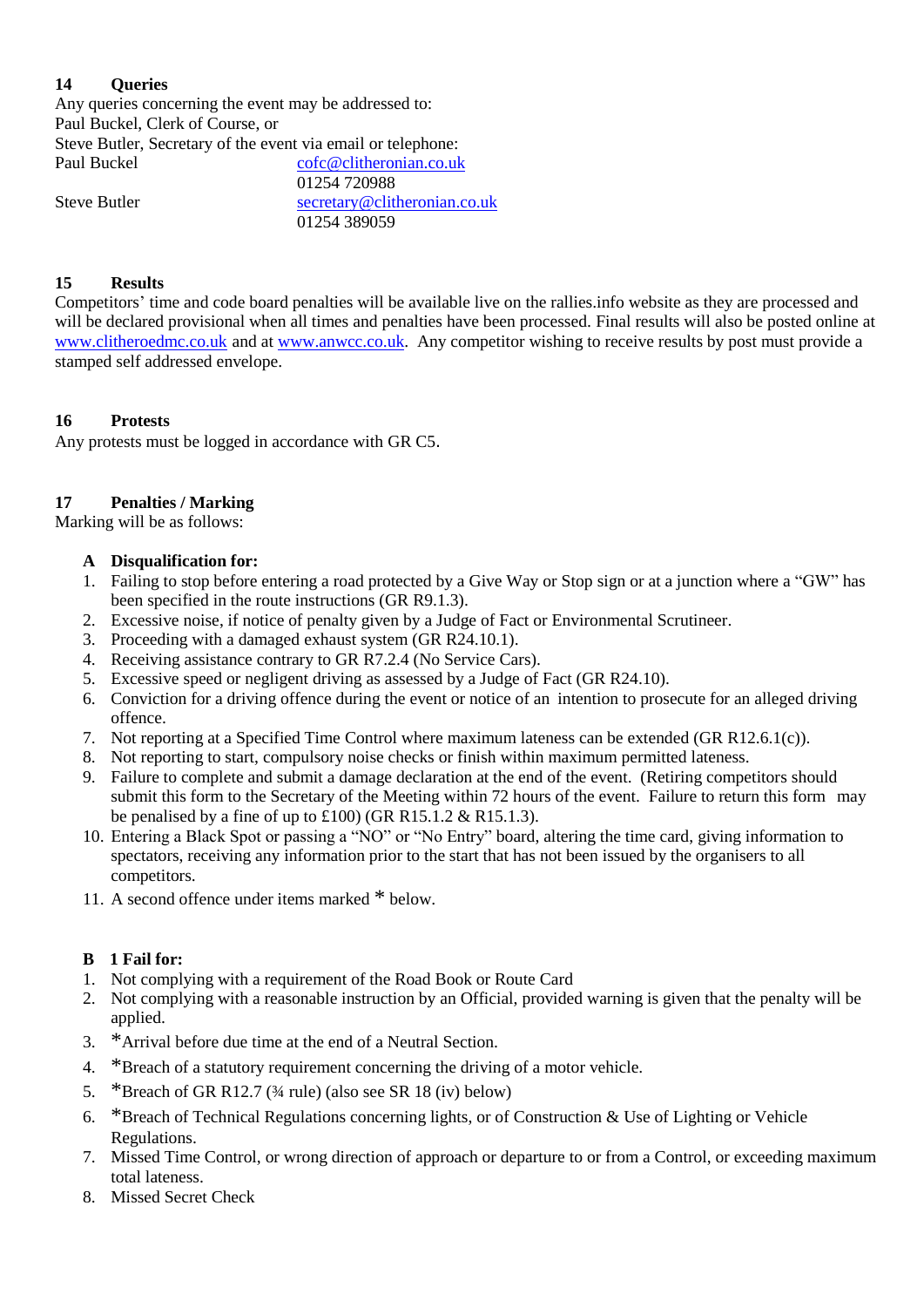#### **C 5 minutes for:**

Missed passage or route check (code board)

- **D 2 minutes** per minute for arriving before scheduled time at the end of a Standard Section and **2 seconds** per second for arrival before scheduled time on sections timed to the second.
- **E 1 minute** per minute for arriving at a control after due time, except at the end of a neutral or transport section, where only maximum lateness penalties (as for B7 above) will apply. Or one second per second for arriving after due time on sections timed to the second.

*Ties will be decided in favour of the competitor with furthest cleanest', failing which, lowest engine capacity except*  where no time is lost by one or more competitor, in which case the tie will stand. This rule amends GR R15.2.2.

#### **18 Reminders / Other Information**

Entrants are reminded that:

- i) Noise checks will be established prior to the start using a noise meter and at one or more points along the route, where a meter may be used as an aid by the Judge of Fact. Competitors in any doubt as to their car's ability to pass these tests are advised not to enter.
- ii) Drivers are required to stop their vehicles completely before entering any road protected by a Give Way or Stop **The penalty for failure to stop is disqualification**. Whilst every effort will be made to notify those so penalised as soon as possible, early notification cannot be guaranteed.
- iii) The only lateness penalties applied in a neutral or transport section are for exceeding the maximum overall lateness (30 minutes except where an extension has been notified in writing). Timing on sight does not apply at any control.
- iv) The penalties for late and early arrival at the end of Standard sections are detailed at ASR 17 D) and E). Competitors are reminded that on standard and transport sections, they may book in before their due time (but not before their scheduled time) without penalty, subject to the  $\frac{3}{4}$  rule (ASR 17 B5). Details of the time allowed for each section showing the maximum 'Make-up' time allowed (time recovery) will be shown on the Time Card.
- v) All documentation will be posted on the club website [www.clitheroedmc.co.uk.](http://www.clitheroedmc.co.uk/) If entrants wish to receive entry acknowledgement, final instructions or results by post, please provide the appropriate number of stamped, self addressed envelopes.

#### **19 Additional Route / Navigation Information**

i) The organisers may establish Passage Checks to observe maintenance of the correct route and compliance with any of the regulations. They will not be used for timing, except in the case of exceeding maximum lateness.

#### **Should any control not be manned, a code board may be substituted and this should be recorded on the time card with a marshal's signature at the next manned control. It is the competitors' responsibility to obtain a marshal's signature and a correct time at ALL time controls.**

- ii) The event will run to scheduled timing as defined in GR R12 using marshals' clocks set to Telecom time signals.
- iii) Competitors must take the shortest route which meets the requirements of the route instruction using coloured roads only. Roads shown 'white' on the map are to be used only where a positive indication is given on the route instruction for that section.